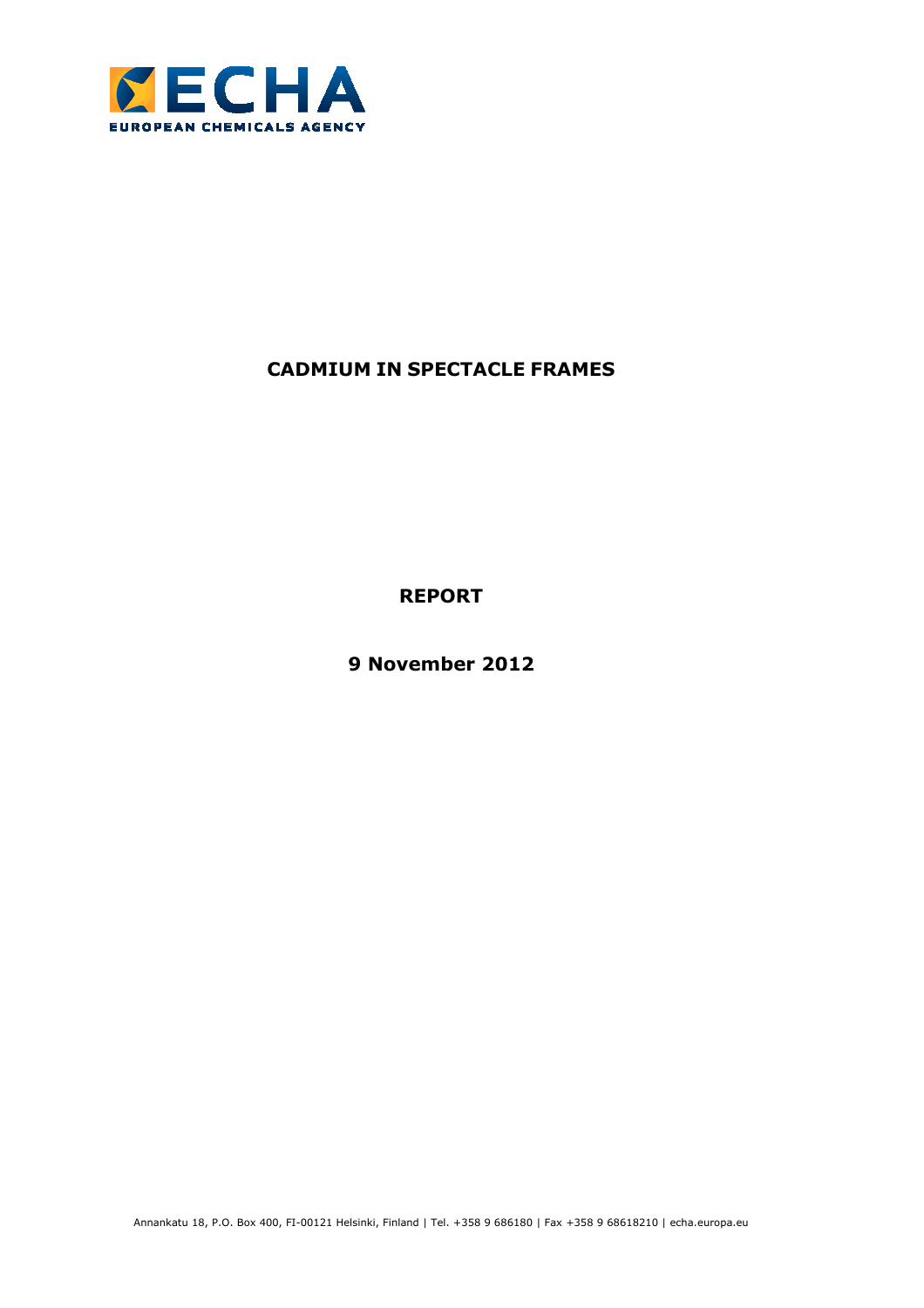

## **1. INTRODUCTION**

According to paragraph 10 of Entry 23 of Annex XVII of REACH:

*"Cadmium and its compounds shall not be used or placed on the market if the concentration is equal to or greater than 0.01% by weight of the metal in: (i) metal beads and other metal components for jewellery making; (ii) metal parts of jewellery and imitation jewellery articles and hair accessories including: bracelets, necklaces and rings, piercing jewellery, wrist-watches and wrist-wear, brooches and cufflinks."* 

On 25 July 2011, the Commission was informed by the Helpdesk Unit of ECHA of the possible risk from cadmium contained in spectacle frames, which are currently not included in paragraph 10 on jewellery articles and hair accessories of the amended restriction on cadmium. This information emerged from a question to ECHA from a non-EU company as to whether use of cadmium is currently restricted under the REACH provisions for jewellery articles and hair accessories.

In response to that question, the Commission has expressed the opinion (August  $2011<sup>1</sup>$ ) that "Metallic parts of eyeglass frames are not considered as jewellery items and therefore do not currently fall under the scope of the restriction in paragraph 10 of entry 23 of Annex XVII of REACH".

The Commission services requested ECHA on 28 September 2011 to investigate the issue of cadmium in spectacle frames, as follows:

- To collect the available technical and socio-economic information on the issue of cadmium in spectacle frames.
- Based on the outcome of this investigation, [to] give advice to the Commission on whether these articles should be included in the restriction provision of the Annex XVII of entry 23 of REACH.

Spectacle frames refer to frames designed for use with all types of lenses (including both medical glasses and sunglasses) no matter what material they are made of (e.g. plastic or metal). Generally, an eyeglass frame includes a pair of lens holders in which plastic or glass lenses are mounted. A bridge joins the lens holders in a fixed relation with each other.

# **2. SCOPE**

 $\overline{a}$ 

The presence of cadmium in any plastic parts of spectacle frames (as with all such articles) is currently restricted according to paragraph 1 of Entry 23 of Annex XVII of REACH: "*Mixtures and articles produced from plastic material shall not be placed on the market if the concentration of cadmium (expressed as Cd metal) is equal to or greater than 0.01% by weight of the plastic material".*

Similarly the presence of cadmium in any painted parts of a spectacle frame (case mainly applicable for sun protection or decorative type of glasses) is restricted according to the paragraph 2 of the Entry 23: *"Painted articles shall not be placed on the market if the concentration of cadmium (expressed as Cd metal) is equal to or greater than 0.1 % by weight of the paint on the painted article".*

<sup>&</sup>lt;sup>1</sup> ECHA Helpdesk question, incident number INC000000053539, 2011.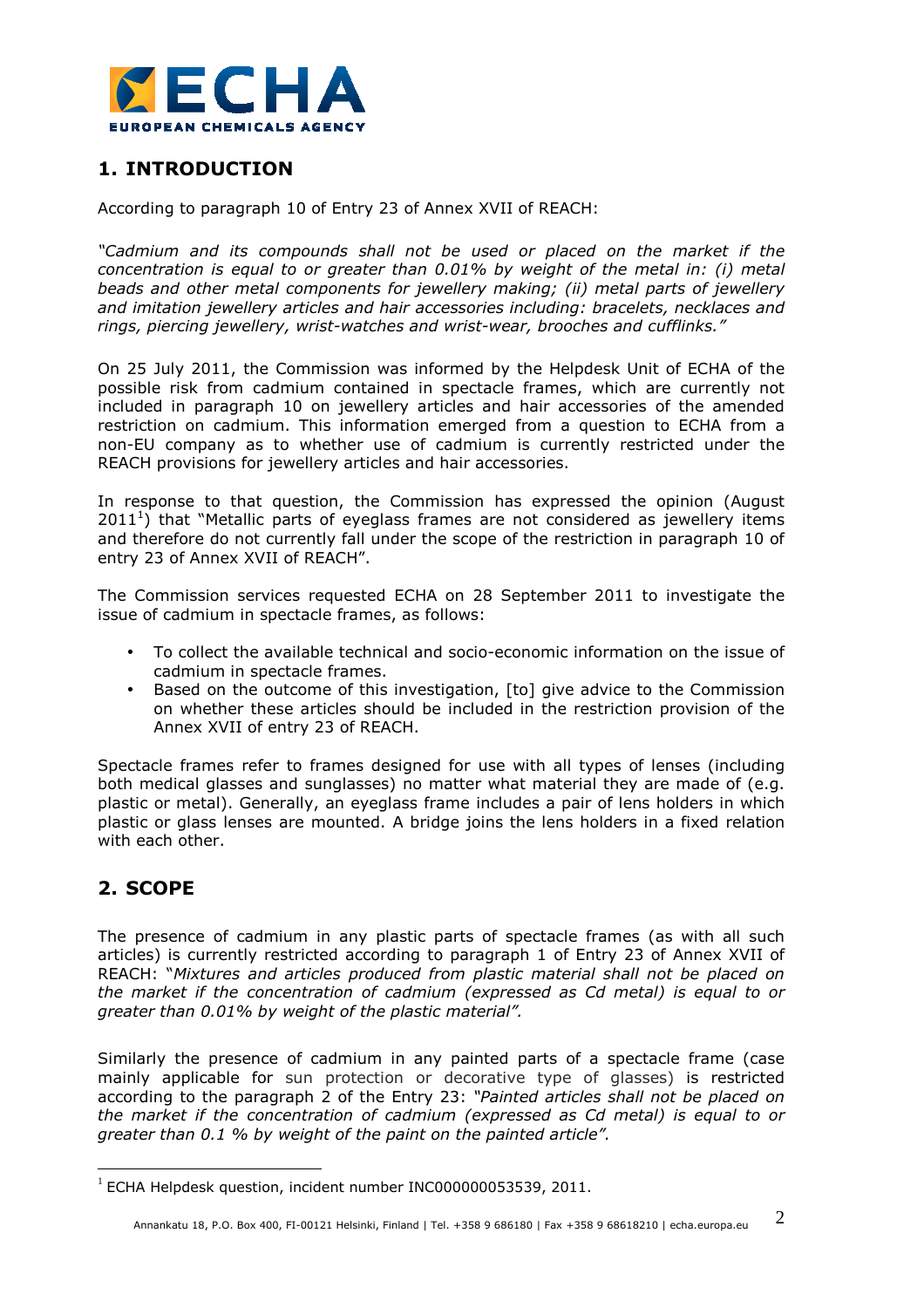

 $\overline{a}$ 

Therefore, this investigation has focussed on any potential existence (intended or otherwise) of cadmium or its compounds in the metal part of the frame, which is not currently restricted under the REACH provisions.<sup>2</sup>

ECHA has been informed by the European Federation of Optical Industries (EUROM1) that in some Member States, such as the UK, spectacle frames are classified as medical devices. If a company intends to use the CE mark (voluntary action but essential in order to circulate their spectacle frames in the EU market) they should comply with the ISO standard that applies for these products in all EU countries (as indicated in the Medical Devices Directive (MDD)). Although the MDD (2007/47/EC) does not make direct reference to spectacle frames, it seems that these articles may be covered by the definition of medical devices as given in Article 1 of the Directive. Annex I of MDD contains information on the CE mark, according to which, "*The devices must be designed and manufactured in such a way as to reduce to a minimum the risks posed by substances leaking from the device. Special attention shall be given to substances which are carcinogenic, mutagenic or toxic to reproduction, in accordance with Annex I to Council Directive 67/548/EEC of 27 June 1967 on the approximation of*  laws, regulations and administrative provisions relating to the classification, packaging *and labelling of dangerous substances*"*.*

The Commission (communication of August 2011) has also expressed the opinion that medical devices legislation could apply to these types of products. It should be noted that defining a given product as a medical device falls within the competence of the Competent Authorities of the Member States where the product is on the market. According to EUROM1, the obligation to check for the conformity of frames is part of the post market surveillance, which each manufacturer has to undergo under the MDD (e.g. the RAPEX system at the European level, or similar notification systems at the national level).

However, even though medical devices legislation can be applied to spectacle frames, restrictions may also be posed for these articles under the REACH Regulation as they are not exempted from title VIII of REACH (Restrictions).

Some information about non-EU legislation was requested via contact with Environment Canada and Health Canada. The Canadian Consumer Product Safety Directorate (CPSD) reported that the Canada Consumer Product Safety Act, which came into effect in June 2011, includes general prohibitions on the manufacture, import, advertising or sale in Canada of consumer products that pose an unreasonable risk to human health or safety (http://laws-lois.justice.gc.ca/eng/acts/C-1.68/page-2.html#h-5). CPSD has no information suggesting that cadmium is used in Canada in either metallic or plastic components of either medical or non-medical glasses such as sunglasses. The Therapeutic Products Directorate of Health Canada is responsible for the regulation of medical glasses under the Food and Drugs Act and its Medical Devices Regulations, but does not collect information on the composition of frames.

 $2$  Paragraph 5 of Entry 23 restricts the use of cadmium in metallic plating of a number of sectors and articles, in particular (but not exclusively) relating to food production, household goods and furniture. Spectacle frames (and other small consumer articles) are not specified in this restriction.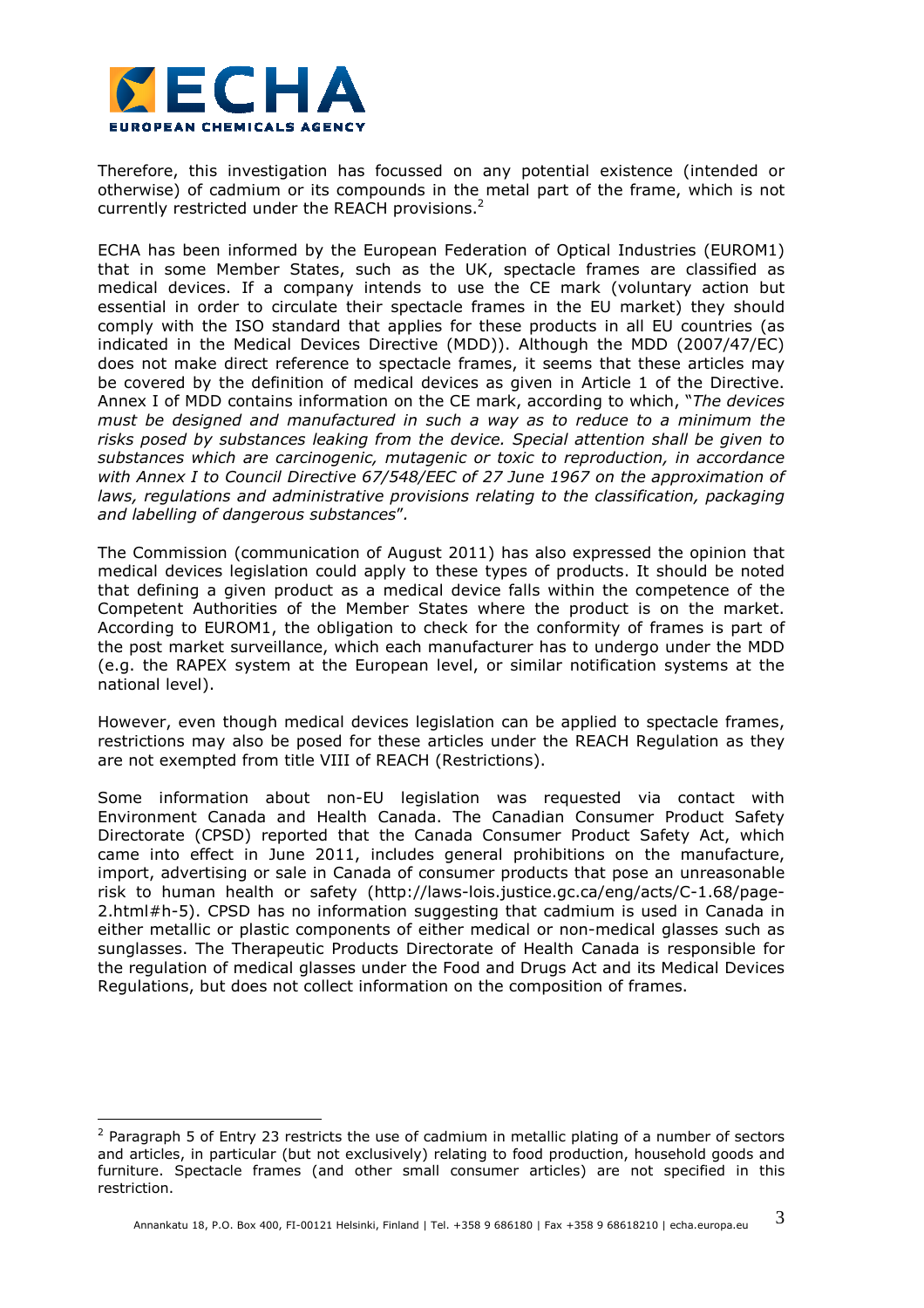

# **3. METHODOLOGY**

For the purposes of this investigation, ECHA has carried out (i) a consultation with Member States and relevant industrial stakeholders asking them to share with ECHA any available data of a technical or socioeconomic nature on the issue of cadmium in spectacle frames; (ii) a screening of all available REACH sources (e.g. registration dossiers) and relevant scientific literature.

More specifically, ECHA established contacts with: (a) industry stakeholders, both leading companies in the EU market (e.g. Euro-optics, Polaroid) and relevant European industry associations (e.g. European Council of Optometry and Optics (ECOO), European Federation of Optical Industries (EUROM1) or other associations that could possess relevant information due to the nature of their activities (e.g. International Association of Cadmium manufacturers (ICdA)); (b) Member States competent authorities via a CIRCABC consultation launched in May 2012; (c) Health Canada and Environment Canada who provided information on their existing legislative provisions and scientific studies concerning cadmium.

ECHA invited the identified stakeholders to contribute with any available socioeconomic data and/or technical evidence of relevance to the following main questions (adapted according to the organisation):

(a) Have cadmium or its compounds been intentionally used at the national or EU levels, or outside the EU, in the production of the metal parts of spectacle frames (either intended for medical glasses or sun protection and any other type of glasses) and for which function?

(b) Has cadmium or its compounds been found in imported spectacle frames (from third countries)? Is any testing applied?

(c) If cadmium or its compounds are used in the metal parts of spectacle frames (either produced in the EU or imported), would a potential restriction on the placing on the EU market of such cadmium containing articles cause any technical or socio-economic consequences to the associated industry (e.g. availability of alternatives to cadmium and its compounds, cost impacts?)

An overview of the stakeholder's responses to the ECHA questions concerning cadmium in spectacle frames is given in the Annex table (section A-4). The main findings are discussed in the next section.

## **4. FINDINGS**

### *4.1 Exposure related to cadmium in spectacle frames*

Only a limited amount of information was obtained from the relevant literature and the stakeholder consultation about hazards and exposure related to the presence of cadmium in spectacle frames. A review article (Walsh et al, 2006) considered the presence of heavy metals and other potential allergens in spectacle frames, and briefly mentioned cadmium as being present historically in paints, plastic and solder used in spectacle frames, but to a very limited extent now. However, the focus of this article was skin sensitisation, which is likely to make cadmium, whose primary hazards are toxicity and carcinogenicity, of minor investigatory interest.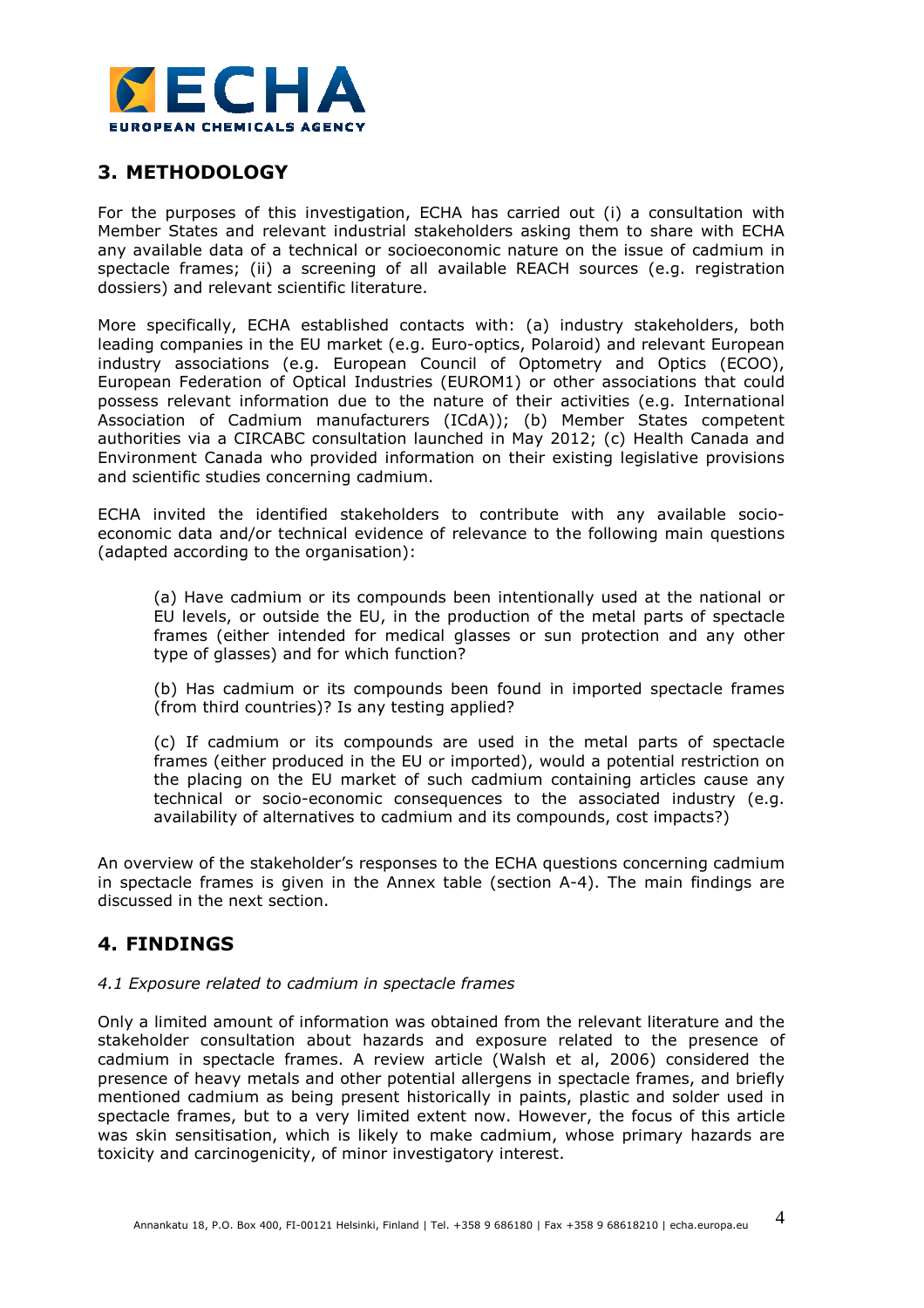

The impact assessment undertaken previously on cadmium in jewellery (RPA, 2010) could be used as a starting point for assessing the health concerns related to cadmium in spectacle frames. In that study, exposure to cadmium in jewellery was generally assumed to be through mouthing and skin contact, with the possibility of direct migration from metal alloys, solders and platings all of which might contain cadmium. In the case of spectacle frames, migration will be mitigated in many cases by plastic and paint coatings (in which cadmium is already restricted), and mouthing and (possibly) direct skin contact might be considered to be relatively reduced sources of exposure. Nevertheless, the RPA study is clearly of relevance in terms of the nature of the impacts potentially associated with cadmium in spectacle frames.

### *4.2 Information from the literature on the technical uses of cadmium in spectacle frames*

The available international literature was reviewed for information about: (a) The function of cadmium containing alloys in the metal part of spectacle frames; (b) The current use of cadmium-free alloys which are widely available on the market for use in spectacle frames.

The results of this search are presented in Section A-1 of the Annex. Two specific uses can be identified: (a) As a pigment additive to precious and other metals which are used to construct frames or to plate base metal frames; (b) As a component in memory alloys. In addition, cadmium could be used as a minor component of any base metal which is used to produce the structure of the frames and which is then coated, painted or encased in plastic. Cadmium can also be used as a pigment in the plastic part of frames, in paints used for coating, and in solders. The first two of these are already subject to restriction through Entry 23 of Annex XVII, which limits the cadmium content of plastic articles (0.01% by weight of the plastic) and painted articles (0.1% by weight of the paint).

It should be noted that the information presented in A-1 mainly refers to some technical functions of cadmium alloys in metal spectacle frames worldwide (e.g. US patent, 2012) but does not indicate any use in the EU area.

In addition, ECHA undertook a screening of information available from REACH registration/notification dossier on cadmium alloys, with the results presented in section A-2 of the Annex. There is some general information in these reports about the use of cadmium in alloys for plating, pigmentation and so on, but no registered or notified use in spectacle frames.

*4.3 Cadmium in the metal parts of spectacle frames manufactured in or imported into the EU* 

#### 4.3.1. Articles manufactured in the EU area

As part of the ECHA consultation, EUROM1 (which represents around 700 companies, making up about 85% of European manufacturers of optical lenses and frames) replied that there is neither intentional use nor identified presence of cadmium in spectacle frames, either in plating, colouring or brazing/soldering materials. Similar information has been received by ECOO, which represents the interests of more than 75,000 optometrists and opticians ('downstream users') from 31 European countries. Following consultation with its national members, ECOO confirmed that their EU manufacturers do not use cadmium in the production of metal, plating and painting frames*.* No use of cadmium in spectacle frames has been identified by the International Association of Cadmium manufacturers (ICdA).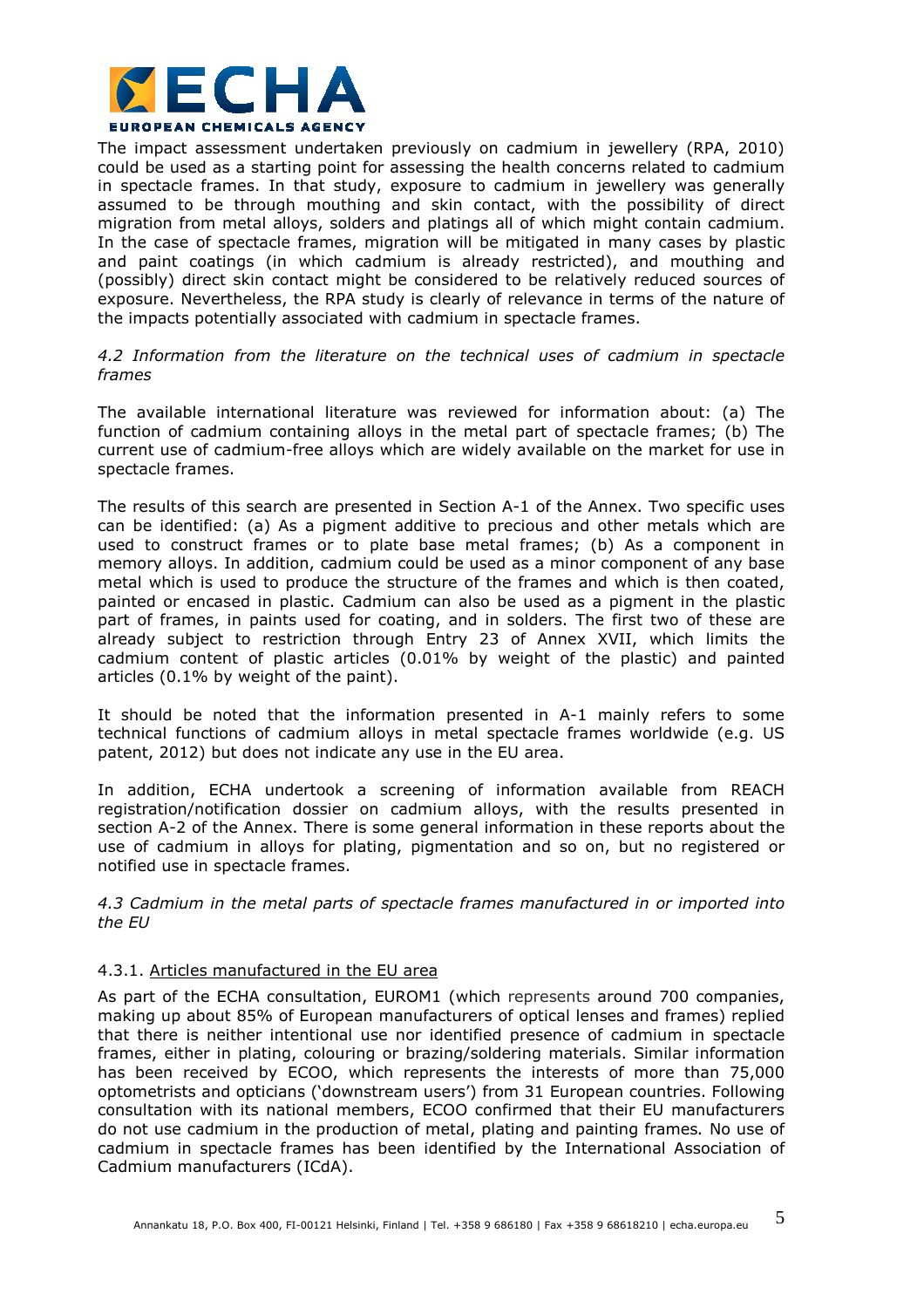

ECHA also received input from two major EU companies in the spectacle frames market, Euro Optics (a manufacturer, importer and distributor of sun- and reading glasses and optical frames), and Polaroid (a global eyewear manufacturer, distributor and direct importer, principally of sunglasses frames rather than medical glasses). Both Euro Optics and Polaroid confirmed that cadmium is not used in the production of either the plastic or metal part of spectacle frames in the EU area.

A summary of the responses received from industry stakeholders is given in the Annex table (A-4). Overall, the consultation with industrial stakeholders concluded that there is no identified use of cadmium (or its compounds) in the metal (and any other) part of spectacle frames in the EU area**.**

#### 4.3.2 Articles imported into the EU area

ECHA also consulted stakeholders on the issue of the potential presence of cadmium in spectacle frames imported into the EU and on the existence of testing regimes inside or outside the EU.

According to ECOO, which also represents a number of companies which import and label own-brand products, the potential for spectacle frames imported from outside of the EU to contain cadmium could not be excluded, although there had been no report so far of articles which do not comply with existing REACH restrictions on cadmium in plastic and painted articles. Furthermore, Euro Optics, which imports sunglasses and reading glasses from China and Taiwan, reported that some Asian companies might still use cadmium in products destined for local markets, which could theoretically result in traces of the waste material in spectacle frames exported to Europe if machines and tools were not cleaned sufficiently.

Information was received from Euro Optics, ECOO and the UK Optical Confederation (member of ECOO) concerning testing applied to their or their members' imported spectacle frames to check for compliance with REACH restriction provisions on cadmium in the plastic and painted parts of the articles (see section A-3 of the Annex). No cases of non-compliant samples were reported. However, because there are currently no restrictions in Entry 23 relating to the cadmium content of metal parts of metal frames (or any provisions which would imply such a restriction), no specific testing for cadmium in metal parts is currently undertaken.

10 Member States responded to ECHA's cadmium consultation. No specific information was received concerning the presence of cadmium in the metal part of imported articles. Only Norway reported any information relating to testing for cadmium in imported or domestically produced spectacle frames. This was that their enforcement unit has performed (non-routine) screening analysis of spectacle frames, in relation to the REACH restriction on cadmium in plastic and painted articles, but no cadmium presence was reported – more information is provided in section A-3 of the Annex.

#### 4.3.3 Information on the potential impacts on industry of a future restriction

EUROM1 expected no significant socio-economic implications from a potential cadmium restriction in spectacle frames, but this conclusion was not based on a consideration of the increased costs of more specific and systematic testing, exceeding current REACH restrictions (i.e. of the metal part of the frame). Limited or no socio-economic implications were also reported by Polaroid, some ECOO national members (Italy, Switzerland) and Member States through the CIRCABC consultation, but it is not clear to what extent these respondents had considered the possible costs of additional testing. Europtics and various ECOO members reported that current testing is limited because of the high cost of testing – a figure of \$850 per article for a full test report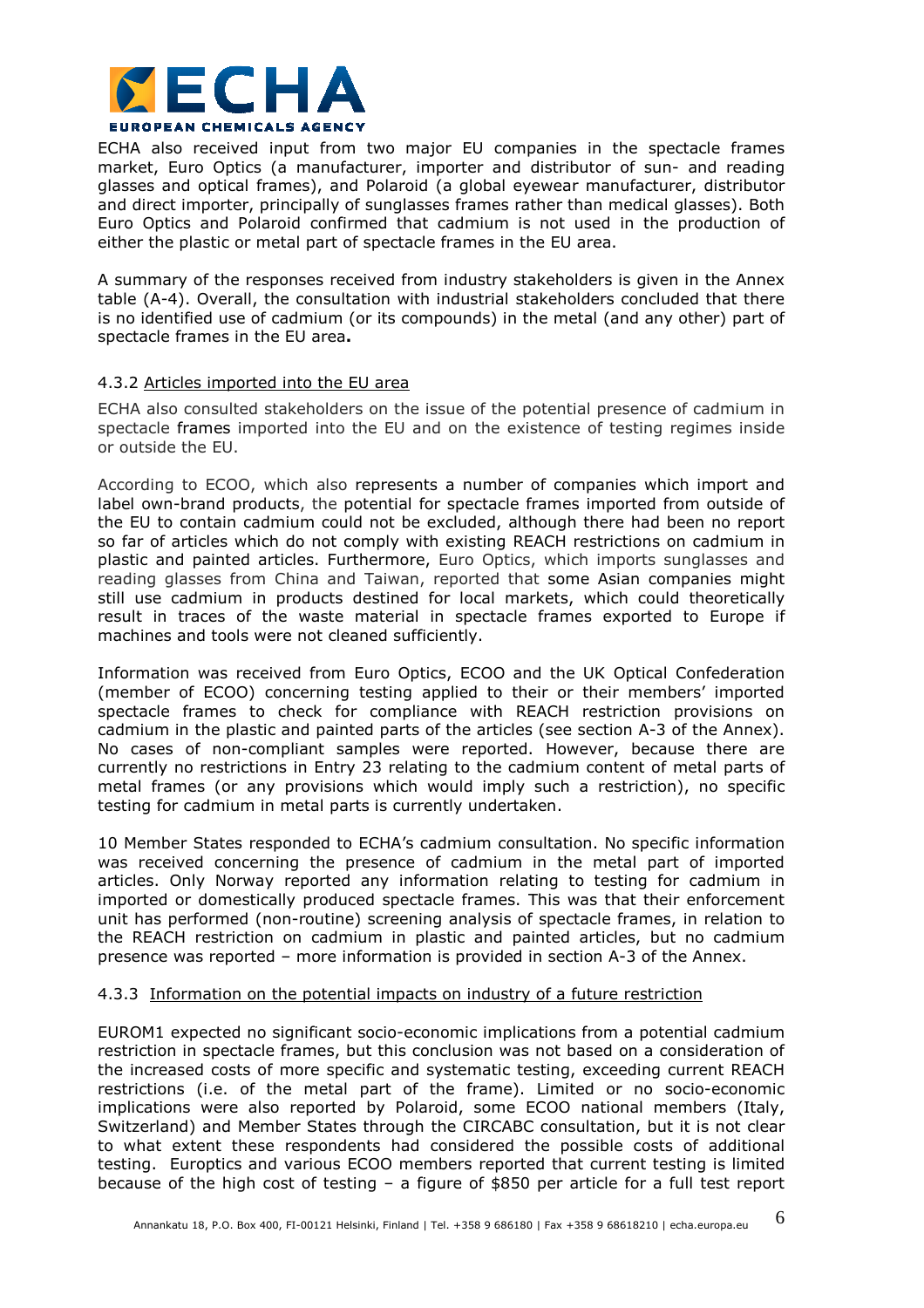

was mentioned. Respondents did not report by how much costs would increase per complete test if testing requirements were extended to cover cadmium in metal parts, and what the total aggregate increase in costs of such a change would be.

The UK Optical Confederation (representing optometrists, dispensing opticians, manufacturers and distributors of frames and contact lenses in the UK) argued that imposing further limits on cadmium in spectacle frames would increase the price of frames in middle markets. This was based on qualitative arguments that greater numbers of spectacle frames would need to be tested for cadmium content and that more costly alternative materials and processes might need to be used. These comments were made in the context of a presumed complete ban on cadmium, but they are still indicative of the potential impacts of a new limit value on the presence of cadmium in the metal parts of spectacle frames.

However, according to EUROM1, if spectacles are already classed as medical devices in the UK, frames manufactured in or imported into the UK might already comply with the relevant "CE marked" requirements to reduce to a minimum the risks posed by dangerous substances (such as CMRs) leaking from the device. This would imply that it might be mainly firms importing frames into countries which do not classify them as medical devices which would be affected.

## **5. CONCLUSIONS**

The conclusions of this consultation with Member States and industry are as follows:

- Cadmium is not currently used intentionally in the EU for the manufacture of the metal parts of spectacle frames.
- No evidence was found to indicate that cadmium is present in the metal parts of imported spectacle frames. As there is no systematic testing for cadmium in these parts, there is a possibility that cadmium might be present, for instance as an impurity.
- The use of cadmium in plastic and painted parts of spectacle frames is already restricted. Testing for the presence of cadmium in these restricted parts of spectacle frames imported into the EU is carried out by industry and enforcement authorities. No evidence was found to indicate non-compliance with existing REACH restrictions.
- Industry stakeholders generally reported that they did not expect significant adverse socioeconomic effects for them if cadmium content were to be restricted in the metal parts of spectacle frames (e.g. at 0.01% cadmium by weight of the metal, in line with paragraph 10 of Entry 23 of Annex XVII for restriction in jewellery). However, it is not clear to what extent stakeholders took account of the potential additional costs of testing should a restriction be adopted.

In sum, the stakeholder consultation and literature review did not demonstrate that there would be a risk related to cadmium in the metal parts of frames, as the (limited) evidence available indicates that cadmium is not present in these parts of spectacle frames. Furthermore, the preparation and opinion making of a restriction proposal would in itself create an administrative cost that would seem to be disproportionate given that there is no indication of risk. Also, any restriction could generate enforcement and implementation (testing) costs.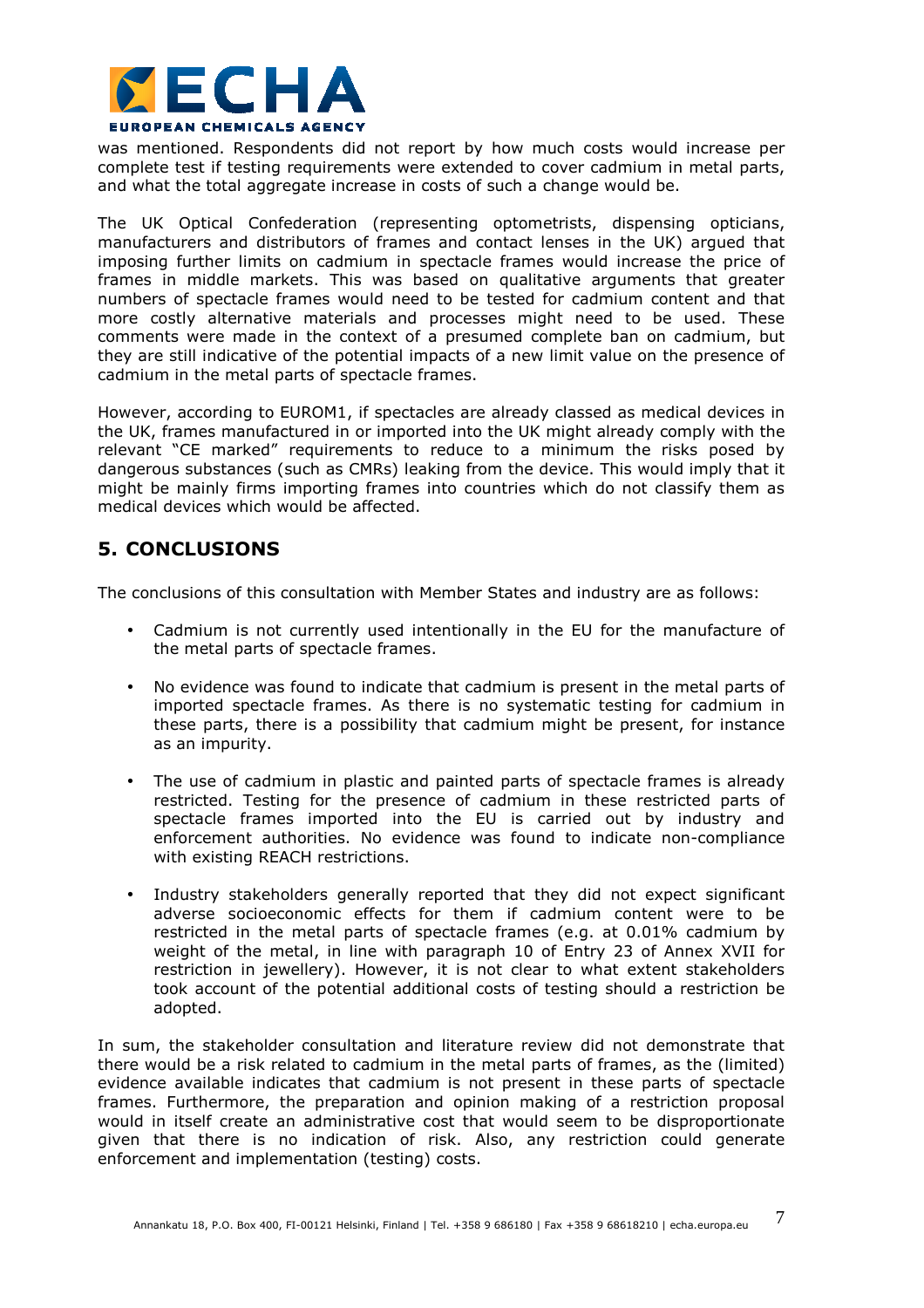

It is concluded that a restriction of cadmium in the metal part of spectacle frames (under paragraph 10 of Entry 23) would not be proportionate based on current evidence.

### **REFERENCES**

Health and Environment Canada (2011) Consumer Product Safety Act (S.C. 2010,c.21) last amended 2011-06-20, available at http://lawslois.justice.gc.ca/eng/acts/C1.68/page-2.html#h-5.

Finishing.com (2012) available at finishing.com, searched February 2012.

- Global sources (2012) available at http://www.globalsources.com/gsol/I/Childrenssunglass/p/sm/1043047526.htm , searched February 2012.
- Memory alloy (2012) available at http://www.hkphy.org/iq/memory\_alloy/memory\_alloy\_e.html.
- Memory metals (2012) available at http://mrsec.wisc.edu/Edetc/background/memmetal/index.html.
- Othmer, Kirk (2010) Cadmium and cadmium alloys, Encyclopaedia of Chemical Technology, Hugh Morrow, published online: 12.03.2010.
- Perret Opticians (2012) Metal spectacles, available on http://www.perretoptic.ch/lunetterie/Lunettes\_metal\_materiaux.
- US Patent (2012) US Patent no 4952044; 4983029, January 1994, available at http://www.patentgenius.com/patent/5452028.html , searched February 2012.
- Walsh G, Wilkinson M, (2006) Materials and allergens within spectacle frames: a review, Contact Dermatitis 55:130-139.

Weldmaxx (2012) available at www.udomsawat.com, searched February 2012.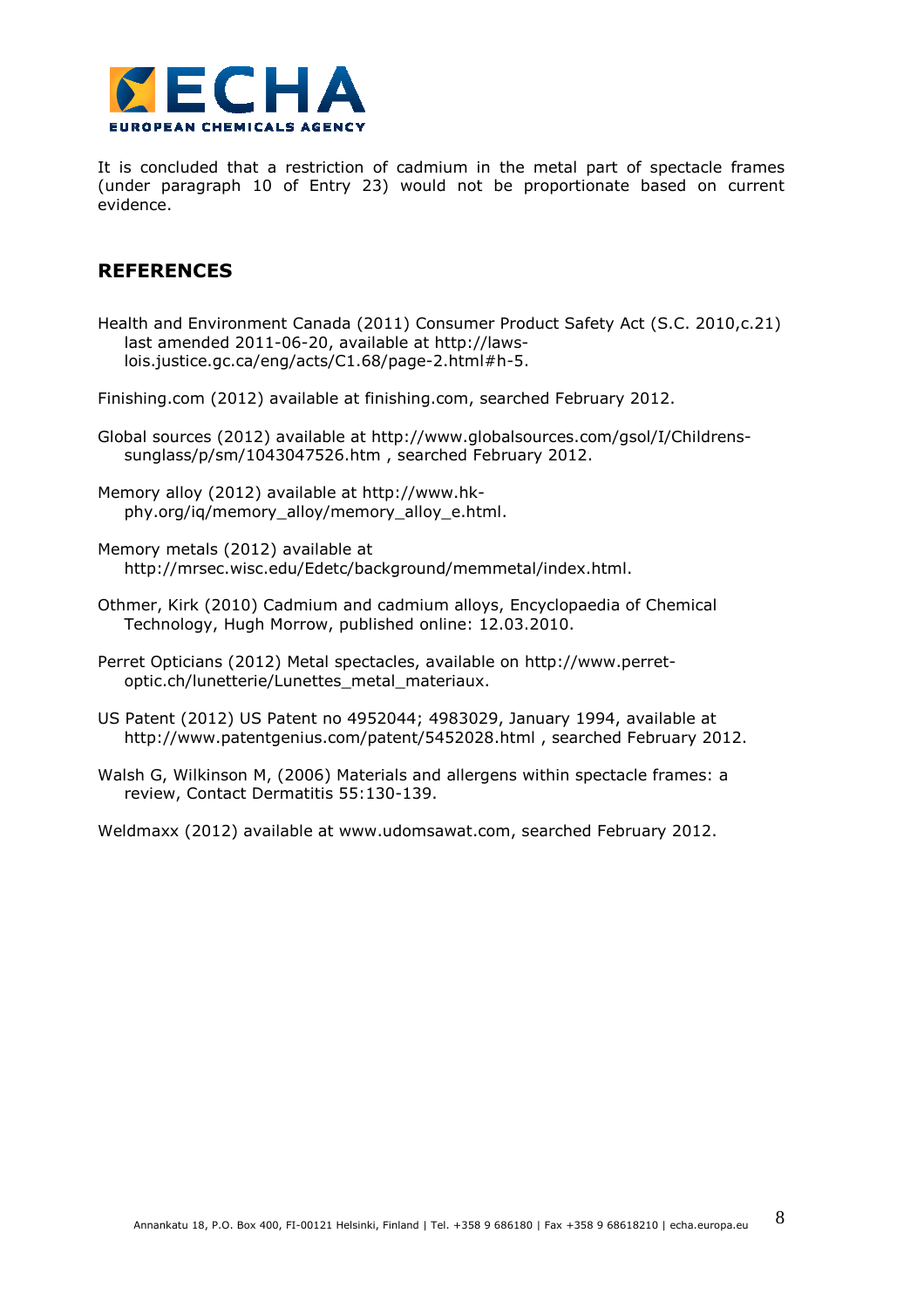

### **ANNEX**

### *A-1 Literature information on the use of cadmium containing and cadmium free alloys in the spectacle frames*

According to the Kirk-Othmer Encyclopaedia (2010), cadmium metal is utilized commercially as a corrosion-resistant coating on steel, aluminium, and other nonferrous alloys. It is also added in small quantities to some nonferrous alloys to improve strength, hardness, and wear resistance while maintaining thermal and electrical conductivity and other properties. This capacity to improve the quality of certain alloys made it suitable for use in spectacle frames, although its hazard properties forced the opticians to look for alternatives.

The flexible spectacle frames use the so called shape (or smart) memory alloys (SMA). Shape memory alloys are special alloys allowing to any deformation and being able to return to their original shape after an external stimulus, as they would have memory. Due to its properties, like excellent lubricity, softness and malleability (Weldmaxx (2012)), Cd may be used in metal spectacle frames either in the spectacles joints or in flexible spectacle frames (Weldmaxx (2012), Memory alloys (2012), US Patent (2012).

For use in spectacle frames, there are cadmium free alloys widely available on the market.

As indicated in the literature (Welsh et al (2006):

Nickel alloys were by far the commonest metal frame materials (hidden by alloy names such as 'nickel–silver' and 'Monel'.) but their use in the last years has been declined.

Cobalt and cobalt alloy frames have been marketed as 'hypoallergenic' in recent years, and the metal's use appears to be on the increase.

Palladium is used relatively frequently in the spectacle industry for plating metal frames and has been reported as a cause of allergy in this context (Finishing.com, (2012), US Patent (2012)). It is also sometimes used as an underlying plating to improve the adherence of other metal over it.

*Perret Opticians* (2012) inform on their website of the following cadmium free alloys circulated in the market for use in spectacle frames:

*TITANflex* a super elastic titanium alloy, ten times more elastic than the conventional spring steel, used for spectacle frames, to allow them reverting to the original shape even after extreme distortions.

*Genium*, a special alloy used for spectacle frames thanks to its nickel-free composition and skin compatibility and tolerance.

*Ticral (Perret Opticians (2012)),* an alloy of titanium, copper and chrome. It is nickelfree (and also cadmium-free) and thus hypoallergenic. It is also very lightweight and offers titanium features at lower cost.

## *A-2 Screening of information on Cadmium from REACH registration/notification reports*

### Registrations and Downstream User reports

Companies manufacturing/importing the substance at tonnages of more than 1 t/year had to register cadmium by 1 December 2010. From the ECHA investigation of registered data, a number of 22 companies (manufacturers, importers and only representatives) jointly registered cadmium at tonnages above 100 ton/year and only two for 10 to 100ton/year. The identified uses reported in some of the registrations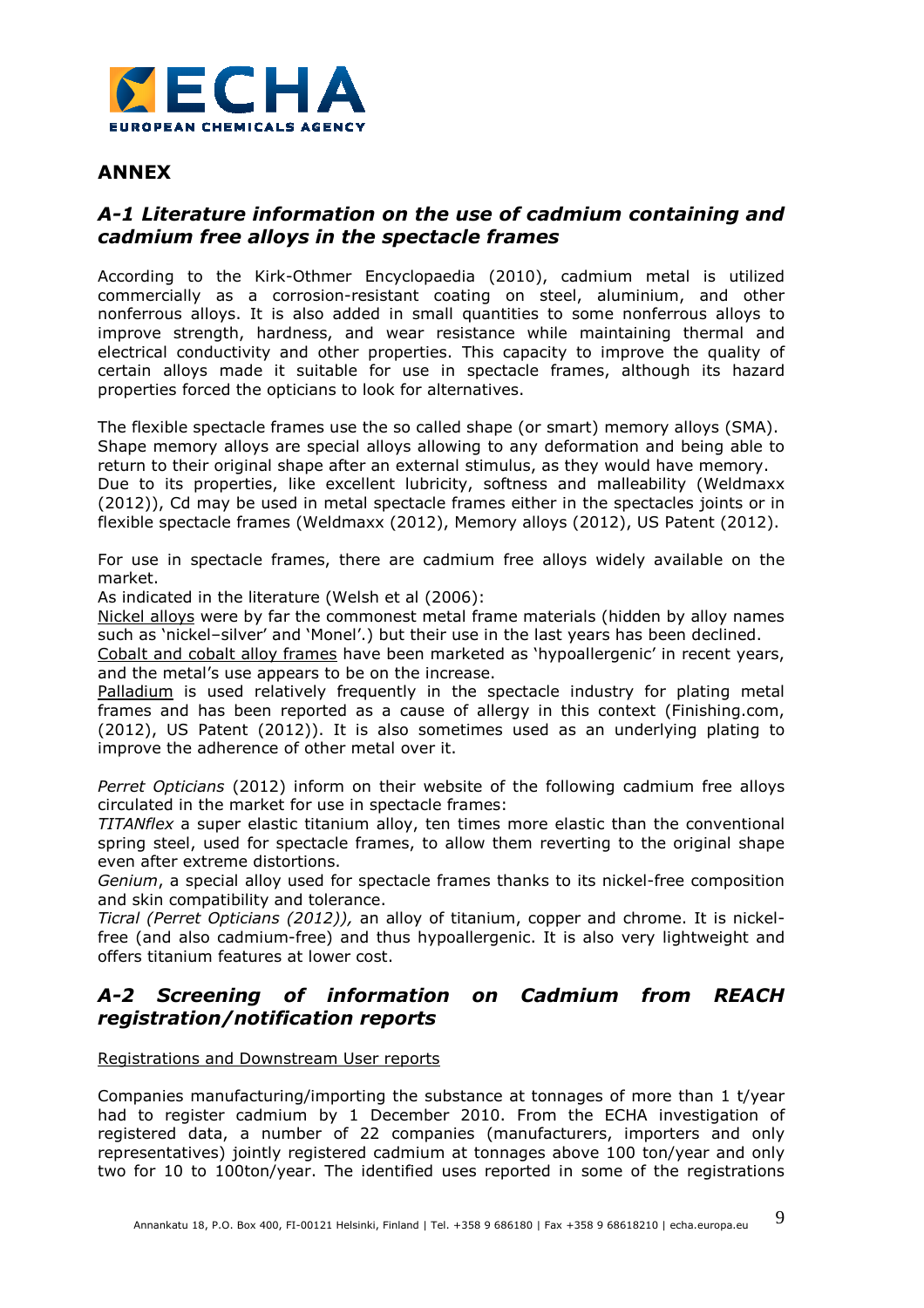

dossiers include PC7: Base metals and alloys; PC38: Welding and soldering products (with flux coatings or fluxes cores), flux products; SU14: Manufacture of basic metals, including alloys; SU0: Other: Nace C25.6.1: Treatment and coating of metals. The reported tonnages are not detailed on type of uses (REACH IT search 2012).

#### Classification and labelling notifications

64 classification and labelling notifications have been submitted to ECHA for cadmium (REACH-IT search July/2012, 45 individual notifications and 19 bulk notifications). These companies are manufacturers/importers of cadmium (or of products and mixtures containing it), which put their products in the EU market. The notifications do not contain any information on the uses of the substance on its own or in mixtures.

#### Pre-registrations

No additional registrations might be expected for the following two registration deadlines. Approximately 500 pre-registrations have been received for all tonnage bands.

The information provided in the submitted CSRs refers to "small amounts of cadmium metal added to copper-cadmium alloys to improve the mechanical properties e.g. contact wires in railways, overhead power lines etc. In the very limited other applications cadmium alloys are used basically in the industrial environment (as special fusible and joining alloys, in nuclear power plants). In these limited applications, it is expected that the potential for consumer exposure to cadmium in alloys is very low.

### *A-3 Testing on imported spectacle frames for compliance to the REACH restriction provisions on cadmium.*

Eurooptics informed that they test group of glasses per different supplier rather than all the imported articles due to the high cost of testing (\$850 per article/per colour for a complete test report). On average, they test about 200 models sunglasses (imported from Far East) per year in different colours, all of which so far have passed the tests on cadmium. Eurooptics provided ECHA with reports of recent testing applied to parts of imported spectacle frames in order to measure cadmium concentration in the plastic arms (*plastic part of the frame*) and on the purple coating of the arm (*painted part of the frame*). The used testing method is the European Standard EN 1836:2005. The described tested articles meet the requirements of the allowed % Cadmium  $\leq 10$ ppm (Maximum allowable limit 100ppm or 0.01% set up by REACH) and non-conformity has not been reported so far.

Similarly, the various ECOO members informed of test regimes in place to which all frame batches are subject to ensure compliance with REACH regulations. Due to significant cost of testing, though, not all but a selected number of articles are tested for cadmium as well as for other heavy metals (test reports were also provided). According the UK Optical Confederation, the testing regime is applied to samples from batches of spectacle frames to ensure they do not exceed current safety limits. The manufacturing and testing process happens in the supply chain, usually in the Far East (as articles are mainly manufactured in China and often supplied through Hong Kong). IND is importing these articles to satisfy consumer demand i.e. to ensure that a cheaper alternative frame is available to provide a choice for patients with low to middle incomes. However, they require certification from suppliers that their frames conform to the REACH requirements, including that cadmium is not used in concentrations exceeding the REACH limits.

Among the responded Competent Authorities, only Norway presented some relevant information on testing. The Norwegian CA, although their enforcement unit does not perform analysis on Cd in spectacle frames on a regular basis, informed about a